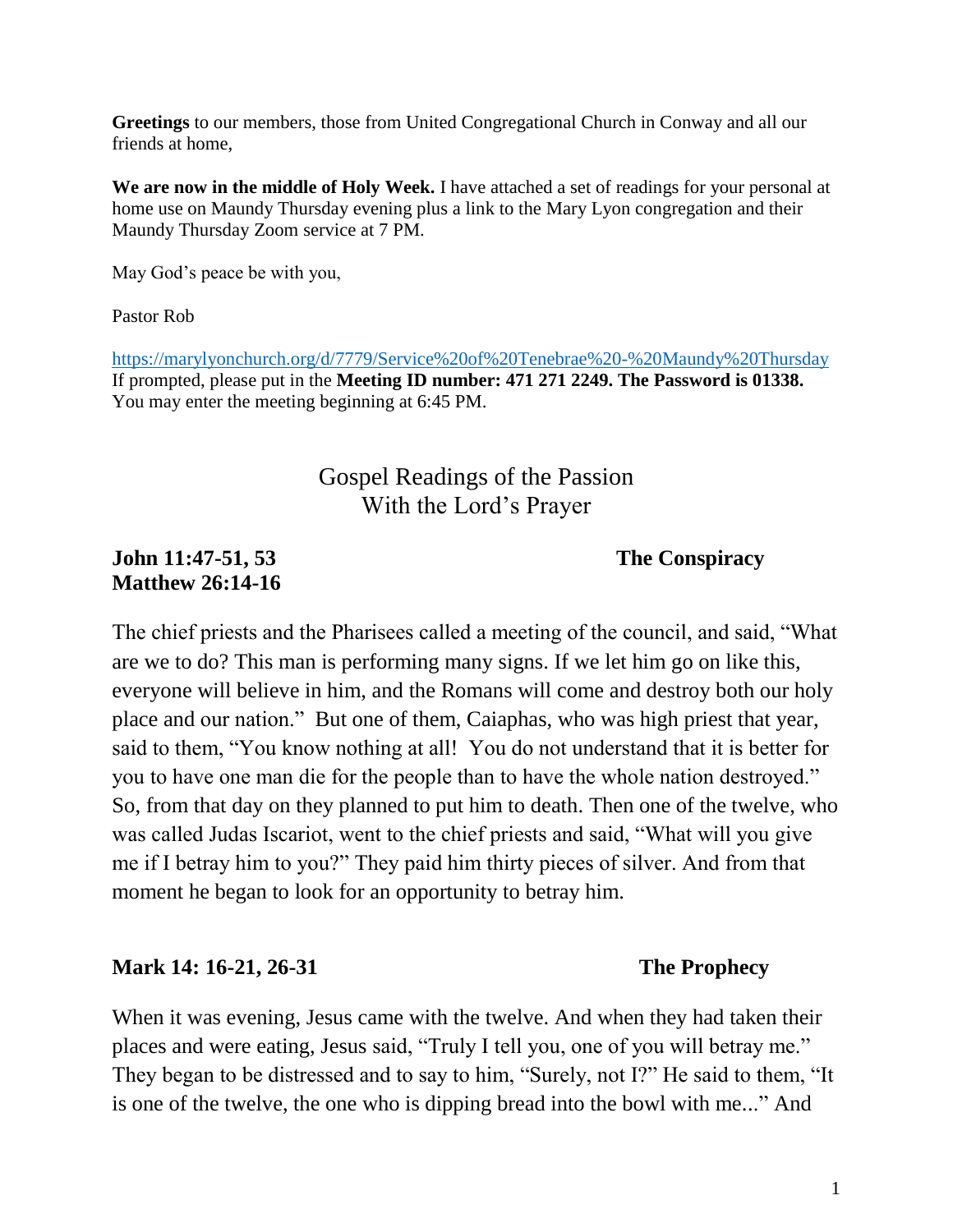when they had sung a hymn, they went out to the Mount of Olives. Then Jesus said to them, "You will all fall away because of me this night; for it is written, 'I will strike the shepherd, and the sheep of the flock will be scattered.' Peter declared to him, "Though they all fall away because of you, I will never fall away." Jesus said to him, "Truly, I say to you, this very night, before the cock crows, you will deny me three times." Peter said to him, "Even if I must die with you, I will not deny you." And so said all the disciples.

### **Mark 14:32-33, 35-42** Gethsemane

Then they went to a place which was called Gethsemane; and Jesus said to his disciples, "Sit here, while I pray." And he took with him Peter and James and John. Jesus said to them, "My soul is very sorrowful, even to death; remain here, and watch." And going a little farther, he fell on the ground and prayed, "Abba, Father, all things are possible to thee; remove this cup from me; yet not what I will, but what thou wilt." And he came and found them sleeping, and he said to Peter, "Simon, are you asleep? Could you not watch one hour?" And he went away and prayed, saying the same words. again he came and found them sleeping. And he came the third time, and said to them, "Are you still sleeping? It is enough; the hour has come. Rise, let us be going; see, my betrayer is at hand."

### **Lord's Prayer**

# **Luke 22:47-48, 52-53 The Betrayal Matthew 26:56**

While he was still speaking, suddenly a crowd came, and the one called Judas, one of the twelve, was leading them. He approached Jesus to kiss him; but Jesus said to him, "Judas, is it with a kiss that you are betraying the Son of Man?"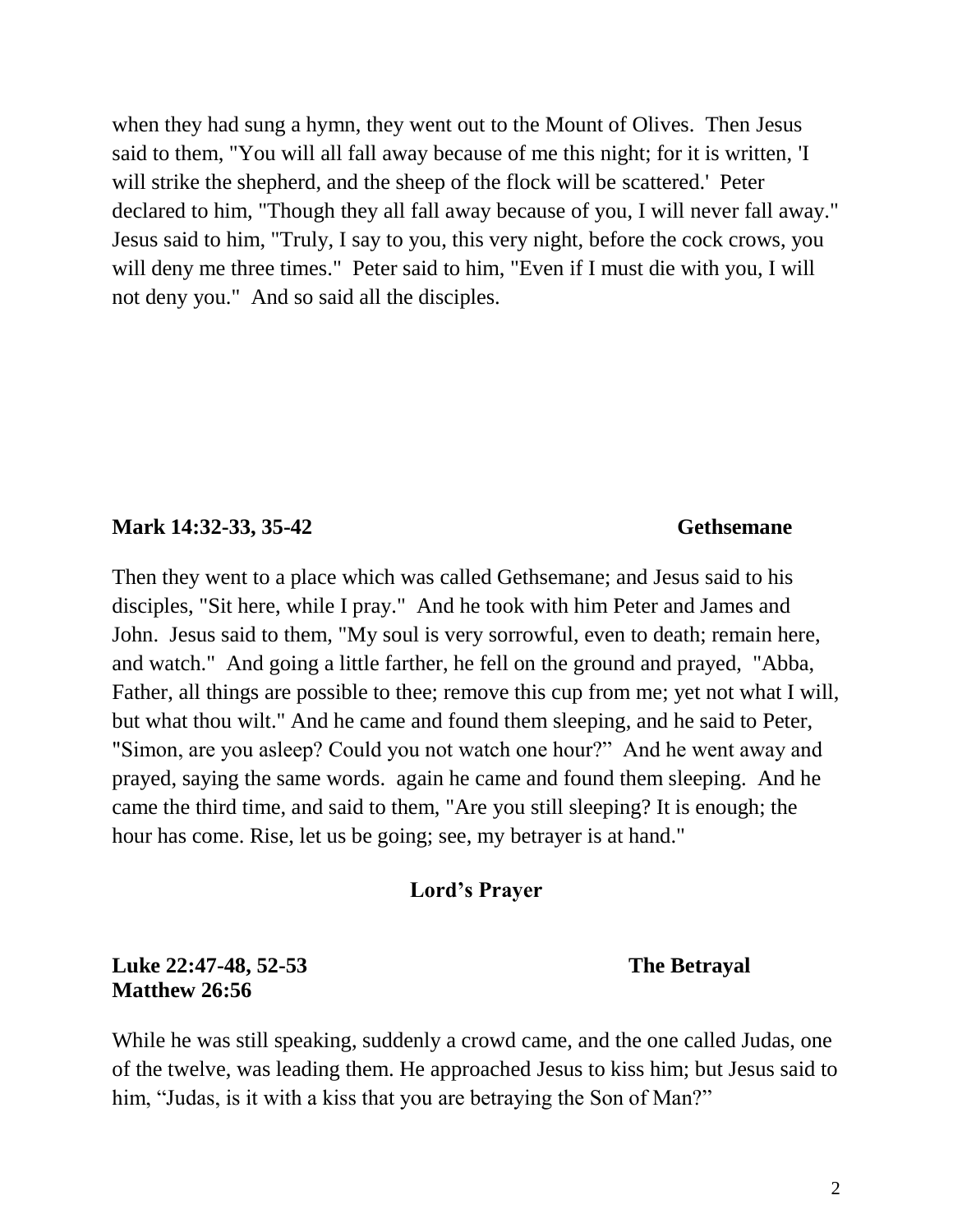Then Jesus said to the chief priests, the officers of the temple police, and the elders who had come for him, "Have you come out with swords and clubs as if I were a bandit? When I was with you day after day in the temple, you did not lay hands on me. But this is your hour, and the power of darkness!" Then all the disciples forsook him and fled.

**Mark 14:53, 55-56, 60-62 The Sanhedrin Matthew 26:65-68**

They took Jesus to the high priest; and all the chief priests, the elders, and the scribes were assembled. Now the chief priests and the whole council were looking for testimony against Jesus to put him to death; but they found none. For many gave false testimony against him, and their testimony did not agree. Then the high priest stood up before them and asked Jesus, "Have you no answer? What is it that they testify against you?" But he was silent and did not answer. Again, the high priest asked him, "Are you the Messiah, the Son of the Blessed One?" Jesus said, "I am." Then the high priest tore his clothes and said, "He has blasphemed! Why do we still need witnesses? You have now heard his blasphemy. What is your verdict?" They answered, "He deserves death." Then they spat in his face and struck him; and some slapped him, saying, "Prophesy to us, you Messiah! Who is it that struck you?"

# **Luke 22:55-62 The Denial**

Peter followed at a distance. When they had kindled a fire in the middle of the courtyard and sat down together, Peter sat among them. Then a servant-girl, seeing him in the firelight, stared at him and said, "This man also was with Jesus." But he denied it, saying, "Woman, I do not know him." A little later someone else, on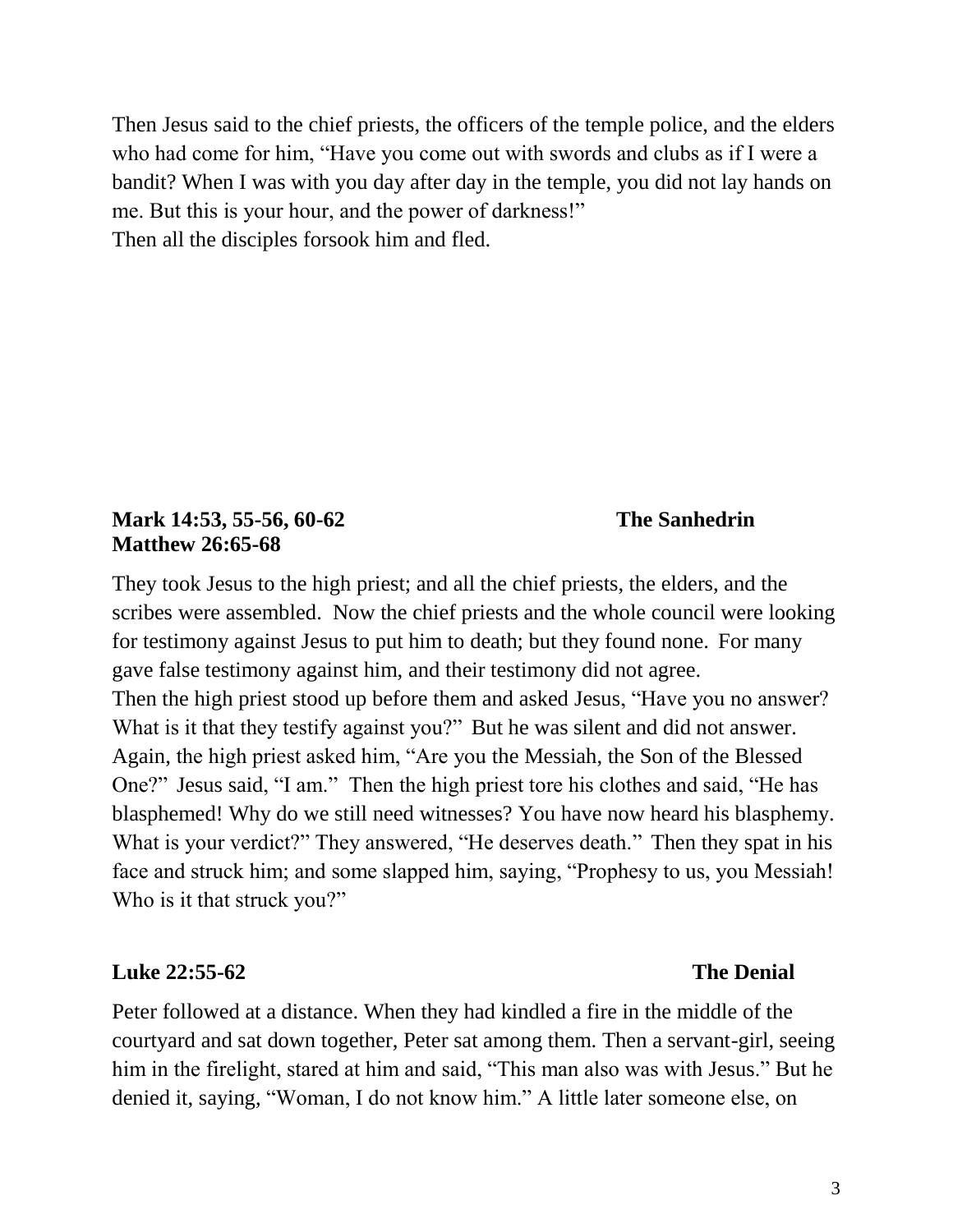seeing him, said, "You also are one of them." But Peter said, "Man, I am not!" Then about an hour later still another kept insisting, "Surely this man also was with him; for he is a Galilean." But Peter said, "Man, I do not know what you are talking about!" At that moment, while he was still speaking, the cock crowed. The Lord turned and looked at Peter. Then Peter remembered the word of the Lord, how he had said to him, "Before the cock crows today, you will deny me three times." And he went out and wept bitterly.

### **Lord's Prayer**

### **Luke 23:1-11 Pilate and Herod**

Then the assembly brought Jesus before Pilate. They began to accuse him, saying, "We found this man perverting our nation, forbidding us to pay taxes to the emperor, and saying that he himself is the Messiah, a king." Then Pilate asked him, "Are you the king of the Jews?" He answered, "You say so." Then Pilate said to the chief priests and the crowds, "I find no basis for an accusation against this man." But they were insistent and said, "He stirs up the people by teaching throughout all Judea." When Pilate heard this, he asked whether the man was a Galilean. And when he learned that he was under Herod's jurisdiction, he sent Jesus off to Herod. When Herod saw Jesus, he was very glad. He questioned him at some length, but Jesus gave him no answer. The chief priests and the scribes stood by, vehemently accusing him. Even Herod with his soldiers treated him with contempt and mocked him; then he put an elegant robe on him and sent him back to Pilate.

### Mark 15:6-15 **Barabbas**

Now at the festival Pilate used to release a prisoner for them, anyone for whom they asked. Now a man called Barabbas was in prison with the rebels who had committed murder during the insurrection. So, the crowd came and began to ask Pilate to do for them according to his custom. Then he answered them, "Do you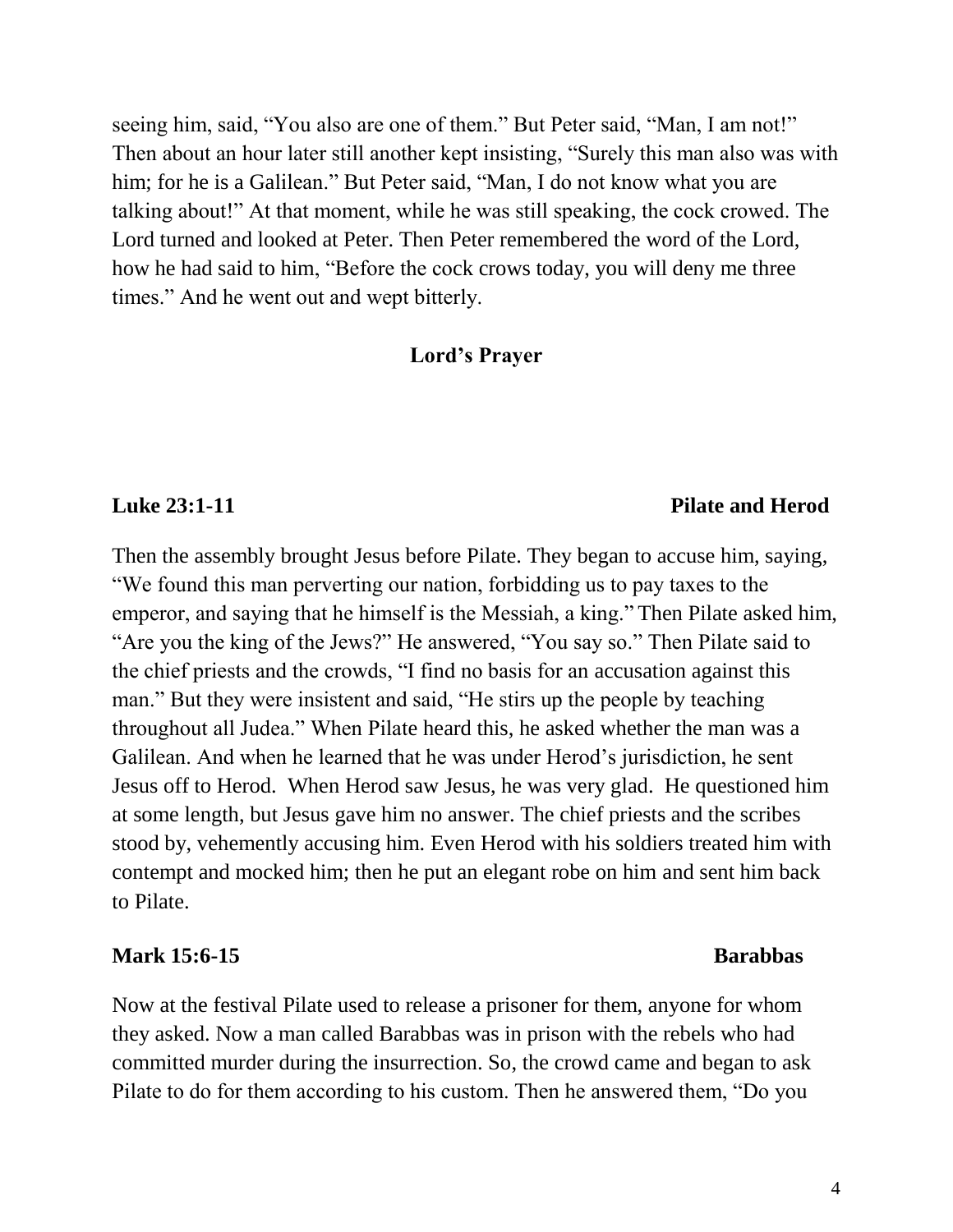want me to release for you the King of the Jews?" For he realized that it was out of jealousy that the chief priests had handed him over. But the chief priests stirred up the crowd to have him release Barabbas for them instead. Pilate spoke to them again, "Then what do you wish me to do with the man you call the King of the Jews?" They shouted back, "Crucify him!" Pilate asked them, "Why, what evil has he done?" But they shouted all the more, "Crucify him!" So, Pilate, wishing to satisfy the crowd, released Barabbas for them; and after flogging Jesus, he handed him over to be crucified.

### **Matthew 27:27-31 Crown of Thorns**

Then the soldiers of the governor took Jesus into the governor's headquarters, and they gathered the whole cohort around him. They stripped him and put a scarlet robe on him, and after twisting some thorns into a crown, they put it on his head. They put a reed in his right hand and knelt before him and mocked him, saying, "Hail, King of the Jews!" They spat on him and took the reed and struck him on the head. After mocking him, they stripped him of the robe and put his own clothes on him. Then they led him away to crucify him.

### **Lord's prayer**

### **Mark 15:21-20 The Crucifixtion**

They compelled a passer-by to carry his cross; it was Simon of Cyrene. Then they brought Jesus to the place called Golgotha (which means the place of a skull). And they offered him wine mixed with myrrh; but he did not take it. And they crucified him, and divided his clothes among them, casting lots to decide what each should take. It was nine o'clock in the morning when they crucified him. The inscription of the charge against him read, "The King of the Jews." And with him they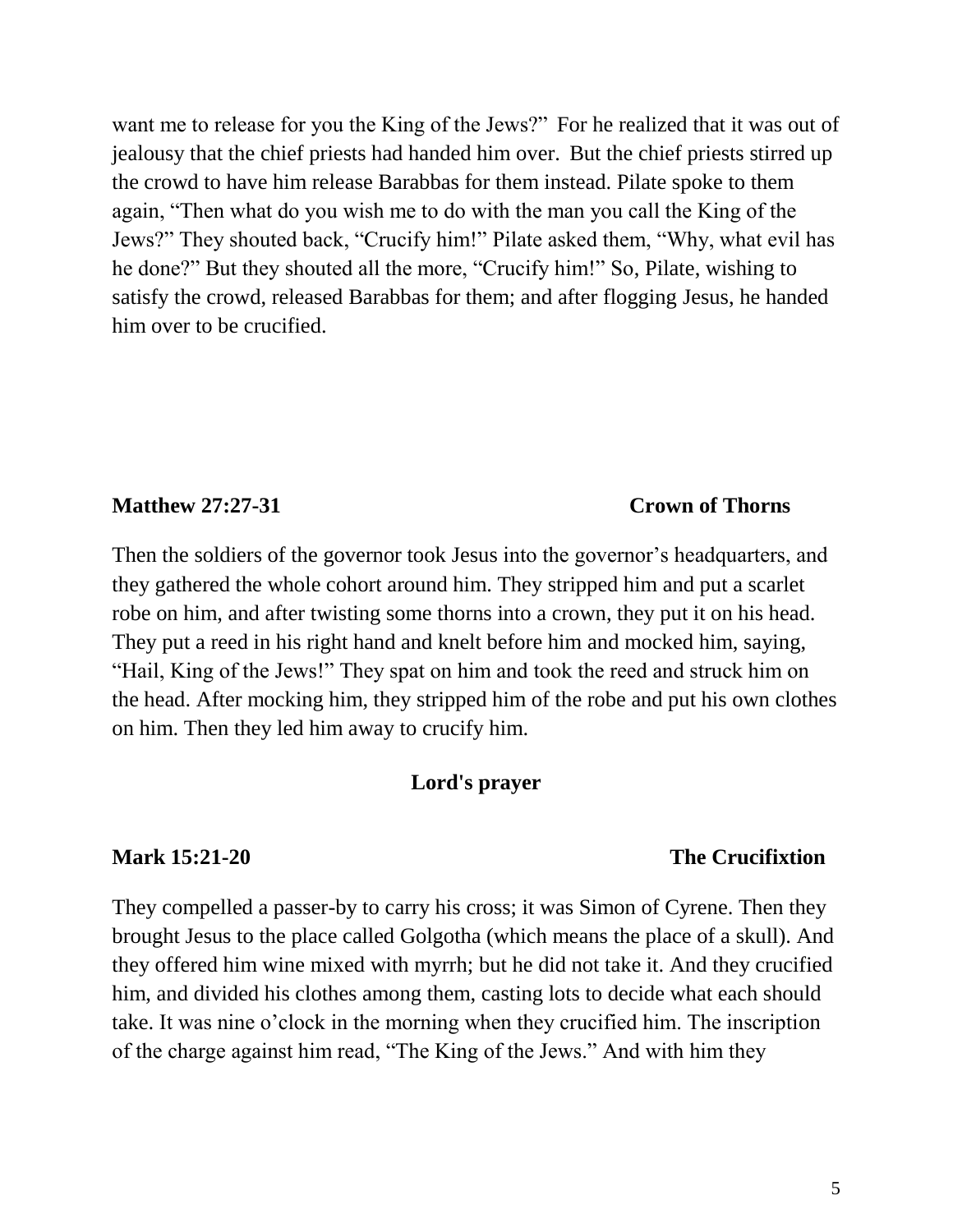crucified two bandits, one on his right and one on his left. Those who passed by derided him, shaking their heads and saying,

"Aha! You who would destroy the temple and build it in three days, save yourself, and come down from the cross!"

# **Luke 23: 39-43**

## **Mark 15:31-32 The Thief on the Cross**

The chief priests, along with the scribes, were also mocking him and saying, "He saved others; he cannot save himself. Let the Messiah, the King of Israel, come down from the cross, so that we may see and believe." Those who were crucified with him also taunted him. One of the criminals who were hanged there kept deriding him and saying, "Are you not the Messiah? Save yourself and us!" But the other rebuked him, saying, "Do you not fear God, since you are under the same sentence of condemnation? And we indeed have been condemned justly, for we are getting what we deserve for our deeds, but this man has done nothing wrong." Then he said, "Jesus, remember me when you come into your kingdom." Jesus replied, "Truly I tell you, today you will be with me in Paradise."

### **Luke 23:44-49 Darkness**

# It was now about noon, and darkness came over the whole land until three in the afternoon, while the sun's light failed; and the curtain of the temple was torn in two. Then Jesus, crying with a loud voice, said, "Father, into your hands I